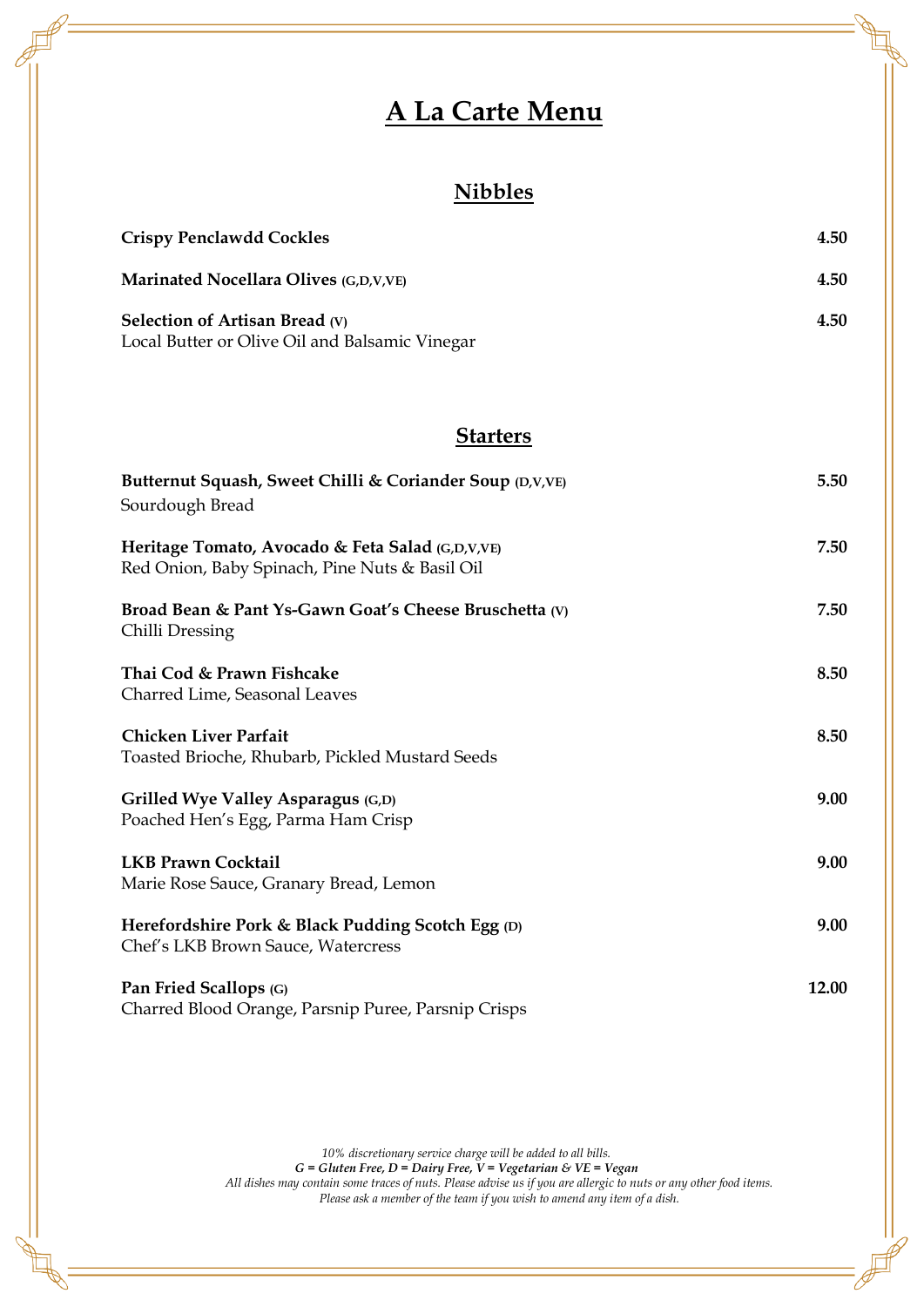### **House Special**

#### **LKB Dry Aged Wye Valley Chateaubriand (***Share Between Two***)**

Served with Grilled Plum Tomato, Portabella Mushroom, Thick Chips, Onion Rings, Peppercorn Sauce & Bearnaise Sauce

**75.00**

### **Seasonal Favourites**

| Spring Vegetable Risotto (G,D,V,VE)                                       | 14.00        |
|---------------------------------------------------------------------------|--------------|
| Asparagus, Green Beans, Spring Onion, Parmesan Shards, Lemon Dressing Oil |              |
| Fragrant Thai Green Vegetable Curry (V)                                   | 14.50        |
| Steamed Jasmine Rice, Prawn Crackers                                      |              |
| Cod, Smoked Haddock, Salmon & Prawn Fish Pie                              | <b>16.00</b> |
| Dill Mash, Green Beans                                                    |              |
| Fillet of Welsh Beef & Wild Mushroom Stroganoff                           | <b>20.00</b> |
| Braised Garlic & Parsley Rice                                             |              |

#### **Steaks**

| 80z Dry Aged Rosedew Farm Sirloin Steak (G)                            |       |
|------------------------------------------------------------------------|-------|
| Grilled Plum Tomato, Portobella Mushroom, Thick Cut Chips              |       |
| 80z Dry Aged Rosedew Farm Fillet Steak                                 | 35.00 |
| Grilled Plum Tomato, Portobella Mushroom, Onion Rings, Thick Cut Chips |       |
| Choice of Sauce - Peppercorn, Bearnaise, Garlic Butter                 |       |

*10% discretionary service charge will be added to all bills.*

*G = Gluten Free, D = Dairy Free, V = Vegetarian & VE = Vegan* 

*All dishes may contain some traces of nuts. Please advise us if you are allergic to nuts or any other food items. Please ask a member of the team if you wish to amend any item of a dish.*